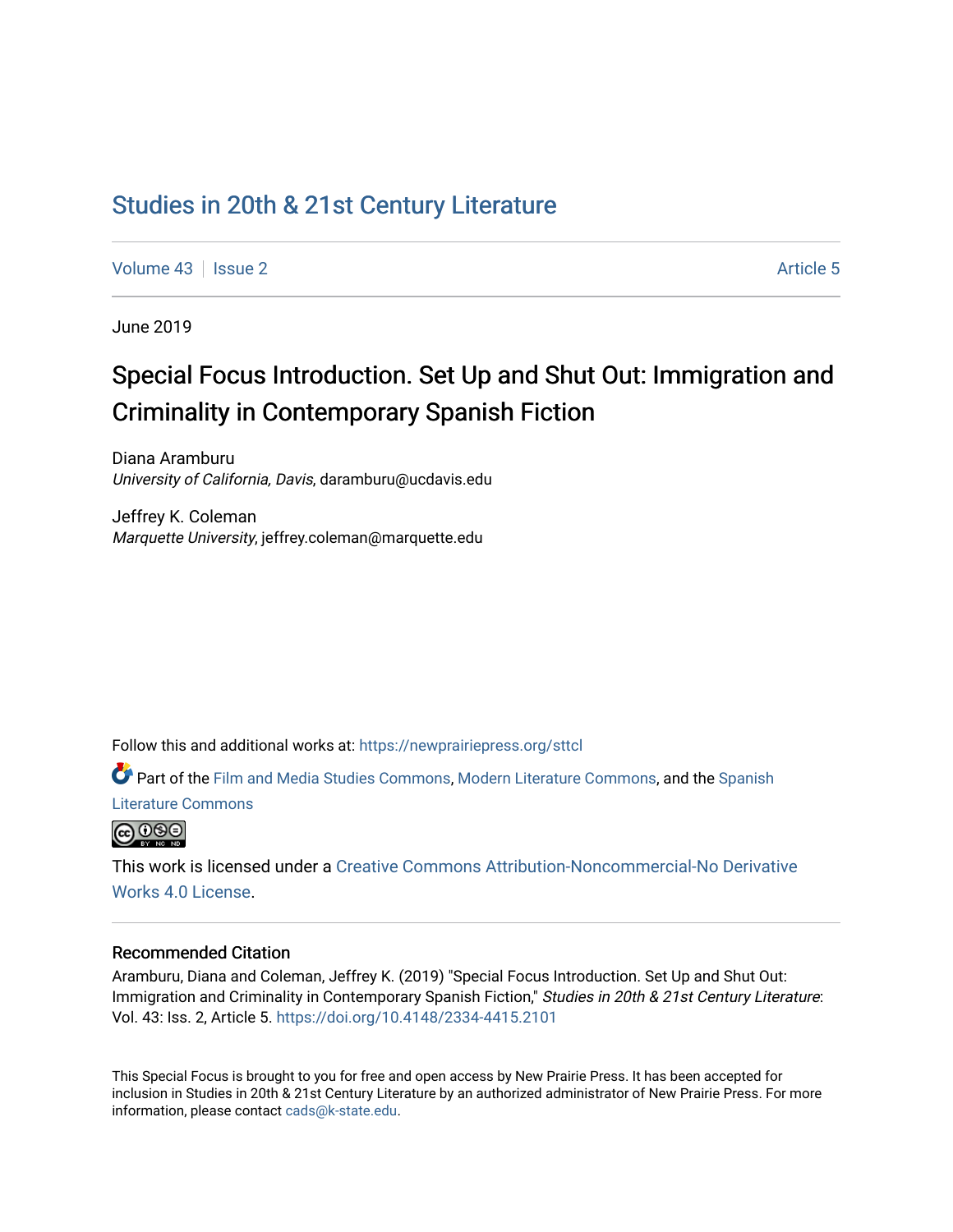# Special Focus Introduction. Set Up and Shut Out: Immigration and Criminality in Contemporary Spanish Fiction

## Abstract

The beginning of the twenty-first century has seen mass immigration from the Global South to the Global North. Unfortunately, the geopolitical and racial dynamics of this migration flow often lead to a purported nexus between immigration and criminality. In immigrant-receiving nations, this is especially the case, where sometimes the government, the media, and even the population support a xenophobic perspective based on the interconnection between immigration and criminality. Spain serves as an interesting case study for understanding how cultural productions reflect and/or critique that tendency because between 2000 and 2010 it had the world's second largest net immigration rate. The large demographic shift that immigration has produced in Spain over the past three decades ultimately created a laboratory for the creation of a multiracial and multicultural nation. This special issue provides a more nuanced understanding regarding the criminalization of immigrant communities in Spanish fiction. The authors that form this special issue demonstrate how the staging of this criminalization is reworked in genres like novels, short stories, theater, and cinema to expose and problematize the purported nexus between criminality and immigration. By bringing together crime fiction and immigration studies scholars, this issue seeks to reformulate and reconsider what has been traditionally thought of as the "immigrant problem" and its relation to crime in contemporary Spanish fiction.

#### Keywords

immigration, crime, criminalization, criminality, Spanish literature, Spanish film, Spanish fiction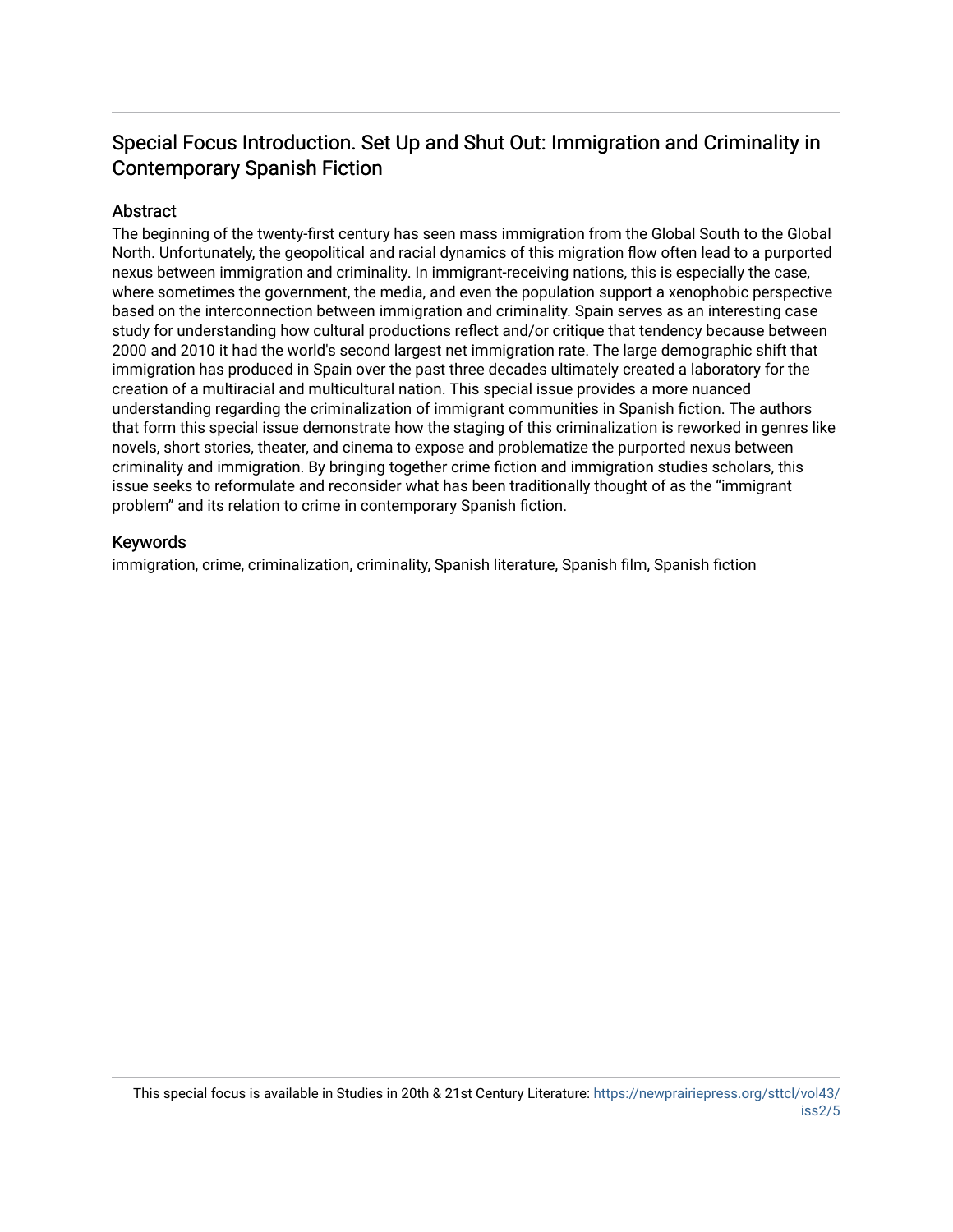## Set Up and Shut Out: Immigration and Criminality in Contemporary Spanish Fiction

## Diana Aramburu, *University of California, Davis* Jeffrey K. Coleman, *Marquette University*

The beginning of the twenty-first century has seen mass immigration from the Global South to the Global North. Unfortunately, the geopolitical and racial dynamics of this migration flow often lead to a purported nexus between immigration and criminality. The onset of the twenty-first century, with its mass immigration movements, new forms of globalized terrorism, and profound economic crises on both sides of the Atlantic, have increased concerns about criminality and foreigners. In immigrant-receiving nations, this is especially the case, where sometimes the government, the media, and even the population support a xenophobic perspective based on the interconnection between immigration and criminality. Etienne Balibar reflects upon this in his book *Race, Nation, Class: Ambiguous Identities* (1988) when he discusses notions of prophylaxis and differential racism, in which cultural incompatibility is used as a way to marginalize and exclude immigrants in Western nations.

Spain serves as an interesting case study for understanding how cultural productions reflect and/or critique that tendency because, as David Moffette points out, "Between 2000 and 2010, Spain ranked second in the world, behind the United States, as the country with the highest level of annual net immigration" (3-4). The large demographic shift that immigration has produced in Spain over the past three decades ultimately created a laboratory for the creation of a multiracial and multicultural nation. However, as Teun A. van Dijk demonstrates in his article "Racism and the Press in Spain" (2008), Spain can be recognized as a country where immigration is continuously portrayed in the media using criminalizing discourses, especially in the coverage on border control and the so called "invasions" and "assaults" in Ceuta and Melilla. In a nation where anti-immigrant sentiments are on the rise as a result of far-right parties such as Vox gaining ground in Spain, the link between criminality and immigration is being purported now more than ever.

The timing of the publication of this special issue is particularly apropos considering that according to the U.N. Migration Agency in January 2019, this year for the first time since the "refugee crisis" in Europe in 2015, Spain is receiving more migrants than Greece or Italy. The new level not only accounts for African migrants crossing the Mediterranean, but also asylum seekers from Venezuela and other parts of the world. The increased flow has led to renewed debates about immigration, integration, and criminality on the national level, in regions such as Andalucía (in which the anti-immigration party Vox achieved increased support in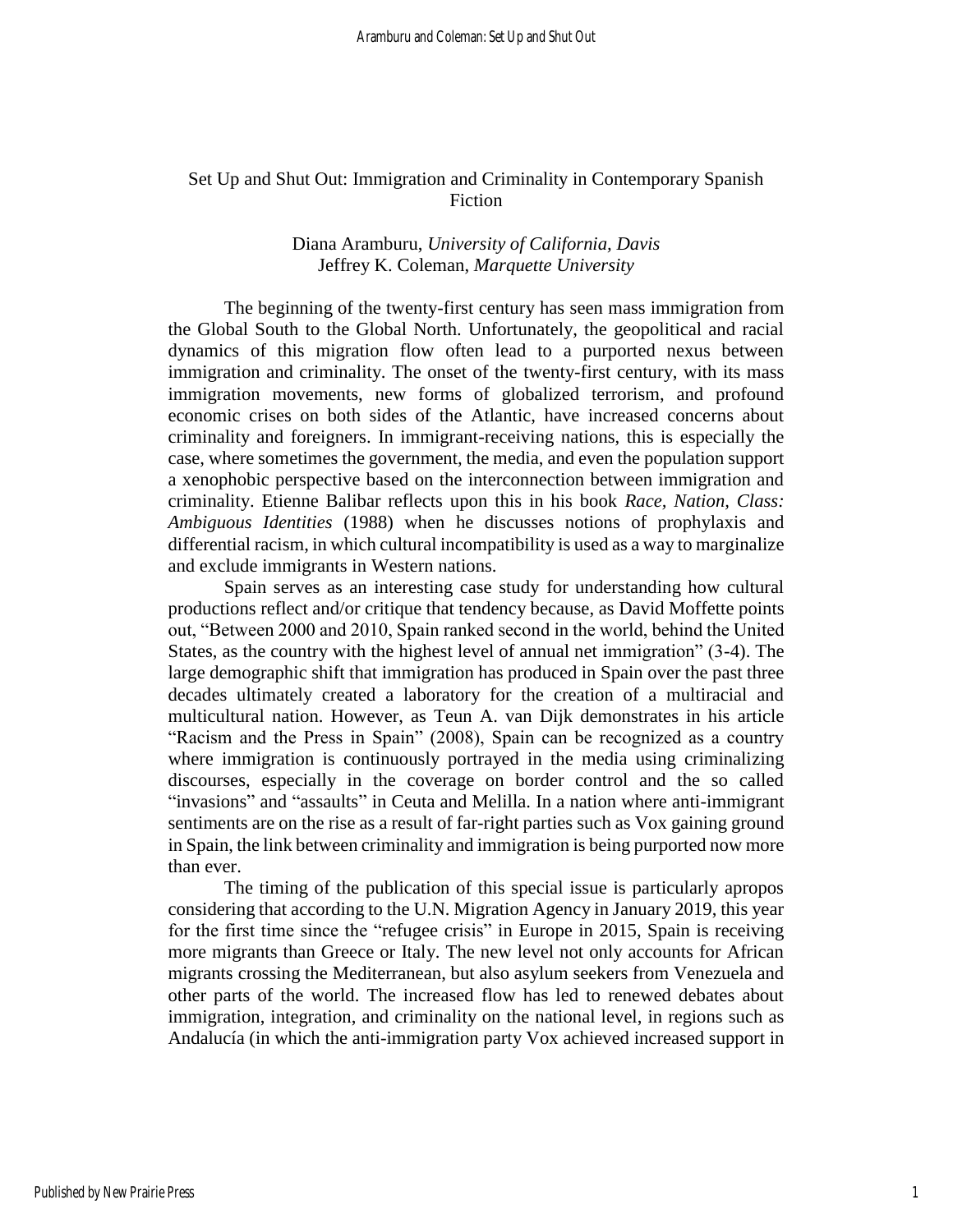the regional elections in November 2018), and in major cities such as Barcelona and Valencia that in 2018 received the migrant vessels Open Arms and Aquarius, respectively, which other Mediterranean nations refused to accept.

This special issue of *Studies in Twentieth and Twenty-First Century Literature* provides a more nuanced understanding regarding the criminalization of immigrant communities in Spanish fiction. The authors that form this special issue demonstrate how the staging of this criminalization is reworked in genres like novels, short stories, theater, and cinema to expose and problematize the purported nexus between criminality and immigration. By bringing together crime fiction and immigration studies scholars, this issue seeks to reformulate and reconsider what has been traditionally thought of as the "immigrant problem" and its relation to crime in contemporary Spanish fiction. Some questions that have provided the framework for this special issue are: How do the politics of visibility affect immigration and its connection with criminality, and how do rural and urban spaces affect this nexus? Why is Otherness linked to crime, and how is that link established across different genres? What is the role of a nation's politics and media in the criminalization of the immigrant? How can gender be explored in relation to the criminalization of the immigrant? The articles in this special issue dialogue with one another in their attempts to answer some of the questions posed and demonstrate the ways in which criminality is projected onto, rather than instigated by, immigrants in these representations. This projection ultimately says more about the autochthonous community than it does about the immigrants at the center of these artistic productions.

The special issue opens with Julia Barnes's examination of a recent corpus of contemporary Spanish films that center on immigration and the new Spanish family. Barnes highlights how heterosexual romance between migrants and nativeborn Spaniards serves as a metaphor for a romanticized version of the new Spanish national family. Building on Daniela Flesler's study of films from 1990 to 2002 about immigration to Spain, Barnes focuses on films produced between 1999 and 2013, where instead of a male immigrant love interest the films switch to a female migrant as the love interest for Spanish-born men. Barnes suggests that immigrant women are signaled as the saviors of the Spanish national family or as epitomes of romantic love, whereas immigrant men are portrayed as detrimental to these relationships, often threatening and criminalized. While immigrant women emerge as essential to the Spanish national project, Barnes signals that non-autochthonous males are depicted as a threat or endanger the reimagined national family in films such as *Flores de otro mundo*, *Biutiful*, *Un novio para Yasmina,* and *15 años + 1 día*. According to Barnes, immigrant women both repopulate and mother the nation, but also acquiesce to heteronormative and patriarchal roles, thus conforming to male desires.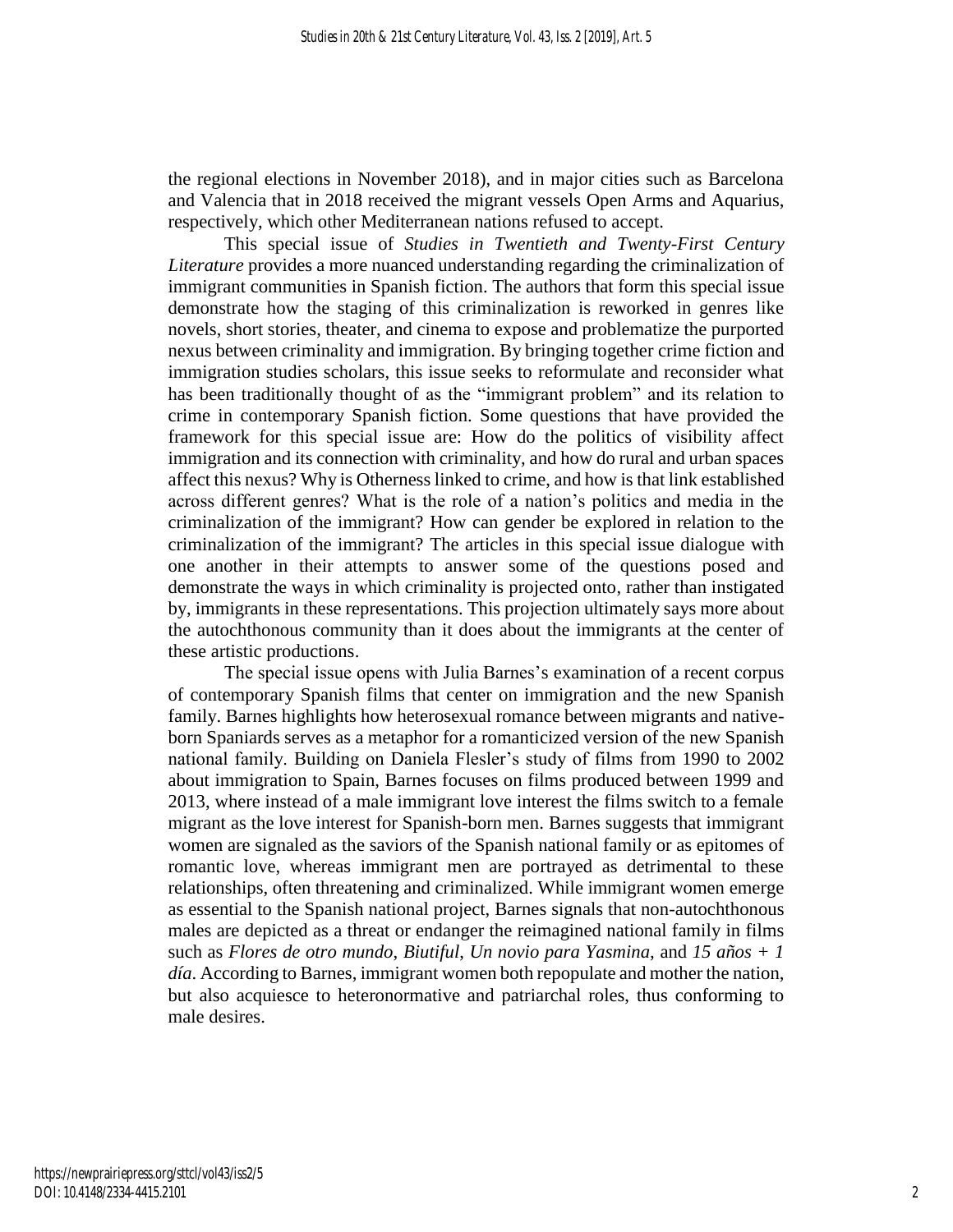Furthermore, Barnes proposes that two types of masculinity are in dialogue in these movies—a hapless, romanticized though flawed version with the Spanishborn male love interest versus a more threatening, unsympathetic, and even criminalized version with the depiction of immigrant men in these films. As the article demonstrates, immigrant women, on the other hand, emerge in these films as foils to both Spanish women and immigrant men. Although love forms a part of the Spanish national project, Barnes reveals that the economic and immigration crises have produced a significant shift in Spanish film to expose particular immigratory anxieties.

In her article, Maureen Tobin Stanley examines six films to establish a trajectory of Spanish immigration cinema that captures how the exocitization and the eroticization of the Other contributes to reinforcing established power dynamics through criminalization. The films studied by Tobin Stanley include *Cartas de Alou* (Montxo Armendáriz, 1990), *Bwana* (Imanol Uribe, 1996), *Flores de otro mundo* (Icíar Bollaín, 1999), *Princesas* (Fernando León de Aranoa, 2005), *14 kilómetros* (Gerardo Olivares, 2007) and *Retorno a Hansala* (Chus Gutiérrez, 2008). Tobin Stanley proposes that a binary is established in these films: what the author refers to as "the seeing-hegemonic-subject against the seen-non-hegemonic-object." The cinematic gaze, as Tobin Stanley argues, contributes to examining how the politics of visibility function with respect to immigrants in these films because now, the seeing, the viewer, takes the position of "the seen," of the migrants in these films. Tobin Stanley claims that this shift in the cinematic gaze is transformative because it fosters a deeper understanding and identification between the spectator and the viewed, even contributing to a new sense of empathy. The author's examination of these films explores the balance between "reflection, representation, and creation" in their portrayal of immigration and criminality. While the hegemonic group is either pardoned for its crimes or its crimes remain invisible, those outside of the hegemony, the "out-group," are punished for less severe actions than those of the "in-group." The in and out dichotomy refers to where you are in terms of the law either inside or outside legal boundaries.

What is compelling about Tobin Stanley's argument is that these films encourage the viewer to now "see" from a non-hegemonic perspective and denounce the violence that is perpetrated against the migrant body, which is oftentimes excused because these migrants have acted outside the law. According to Tobin Stanley, the films refocus this discussion by highlighting that the real criminal actions are rooted in the hegemonic community that continues espousing racist, xenophobic, and misogynistic values and perspectives. Although initially aligned with reigning power structures, the cinematic gaze, in fact, forces us to repudiate and censure these biases and victimizing conduct. Tobin Stanley's contribution accentuates how these films complicate or problematize our definitions of criminalization by studying these crimes in parallel. As immigrants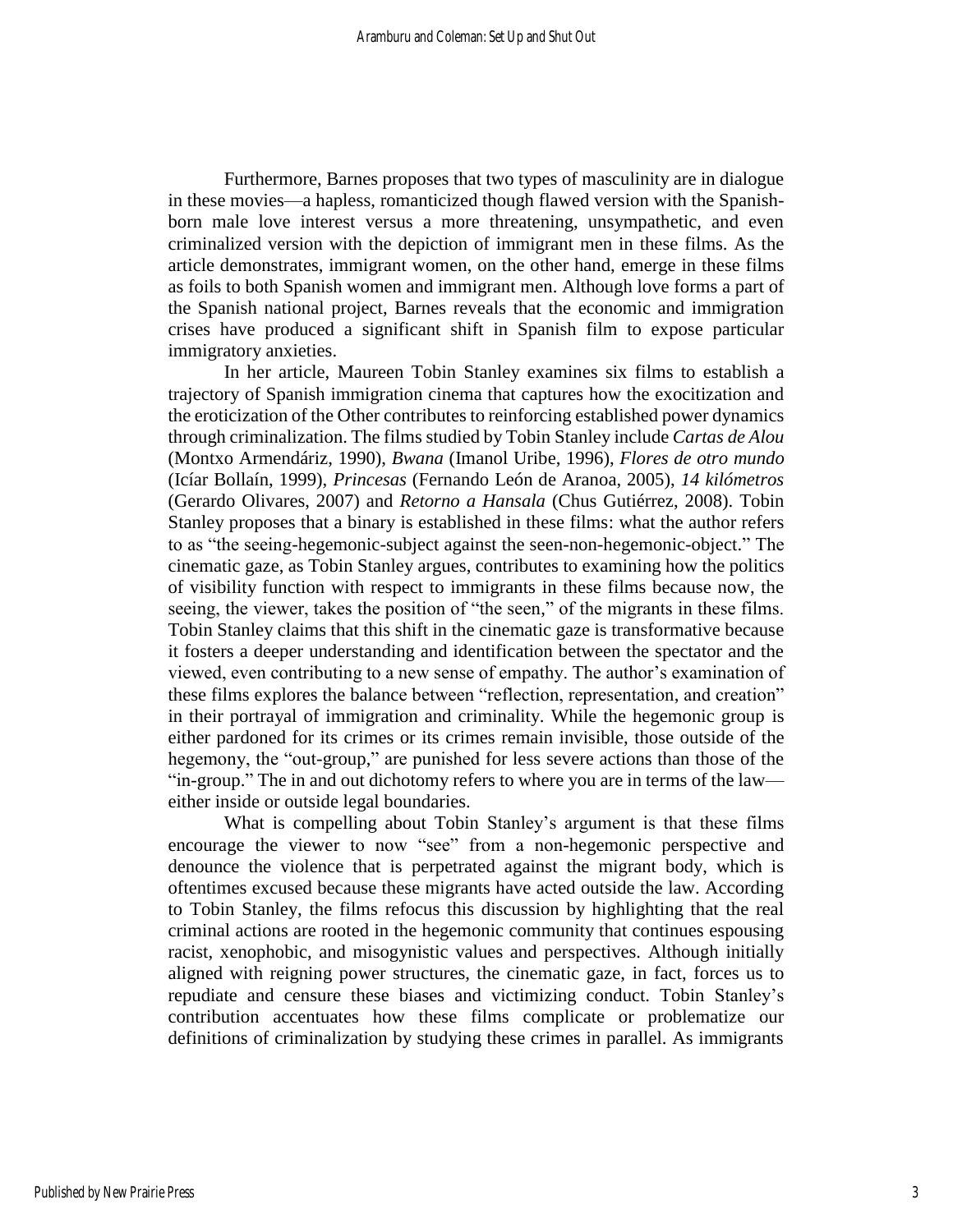commit crimes like crossing borders or working illegally in order to survive, those in power act in inhumane and truly harmful ways because they know how to manipulate a system that preys on the vulnerable.

Shifting the focus to the crime genre, Nick Phillips's article examines how José Ángel Mañas's 2010 novel *Sospecha* interrogates the neoliberal foundations of the 2008 economic crisis and questions the sustainability of Spain's economic and political models that rely heavily on foreign investment, immigration, and unstable practices of construction and home ownership. As a work of crime fiction, the novel's main focus is Pachecho's investigation into the rape and murder of Inmaculada in the town of Sagrario, a fictional suburb in Madrid. However, the author delineates that a second crime, the speculation and overdevelopment of the urban periphery, is occurring simultaneously. Through a spatial examination of the dichotomy between Madrid and its periphery, we learn that the urban periphery is not simply a possible subject in the development of the financial crisis, but is the crime itself.

What is interesting about Phillips's examination of the nexus between criminality and immigration in Mañas's *Sospecha* is that even with the lack of foreign immigrants in Sagrario, public opinion emphasizes how such a horrendous crime could not have been committed by a local. Phillips investigates how immigrants are the base of the pyramid that imploded with the housing and economic crises in Spain. However, the novel establishes a contrast between the types of foreigners that are found in the urban center—predominantly tourists versus the working-class immigrant population that often can be found inhabiting the periphery. Phillips signals that *Sospecha* critiques both the economic model of the construction boom that facilitates spatial reconfigurations caused by immigration as well as the long-term consequences of immigration in Spain in the shadow of the economic recession. According to Phillips, the novel expands on this idea through an ongoing debate on immigration's impact on society, presented by both mass media and Pacheco's police colleagues.

According to Shanna Lino's article, Jon Arretxe's 2011 novel *Sueños de Tánger* provides a thorough study of how extraterritorial interdiction prevents African migrants from reaching Spain. As the title suggests, the city of Tangiers is central both to the novel and to Lino's analysis, as she proposes that the reader is led to experience the city in a transitory manner, just as the migrants do. Through the use of *kino-glaz* or "movie-eye," the reader is able to travel with the migrants on their respective journeys. These journeys, however, are unsuccessful due to an extraterritorial mission led by Spanish forces to prevent smugglers from leaving Tangiers and reaching Spain. Drawing on Étienne Balibar's considerations of "unimagined frontiers" and Robert A. Davidson's notions of "interdiction" and the "nonplace," Lino's article proposes that the Basque text interrogates the ways in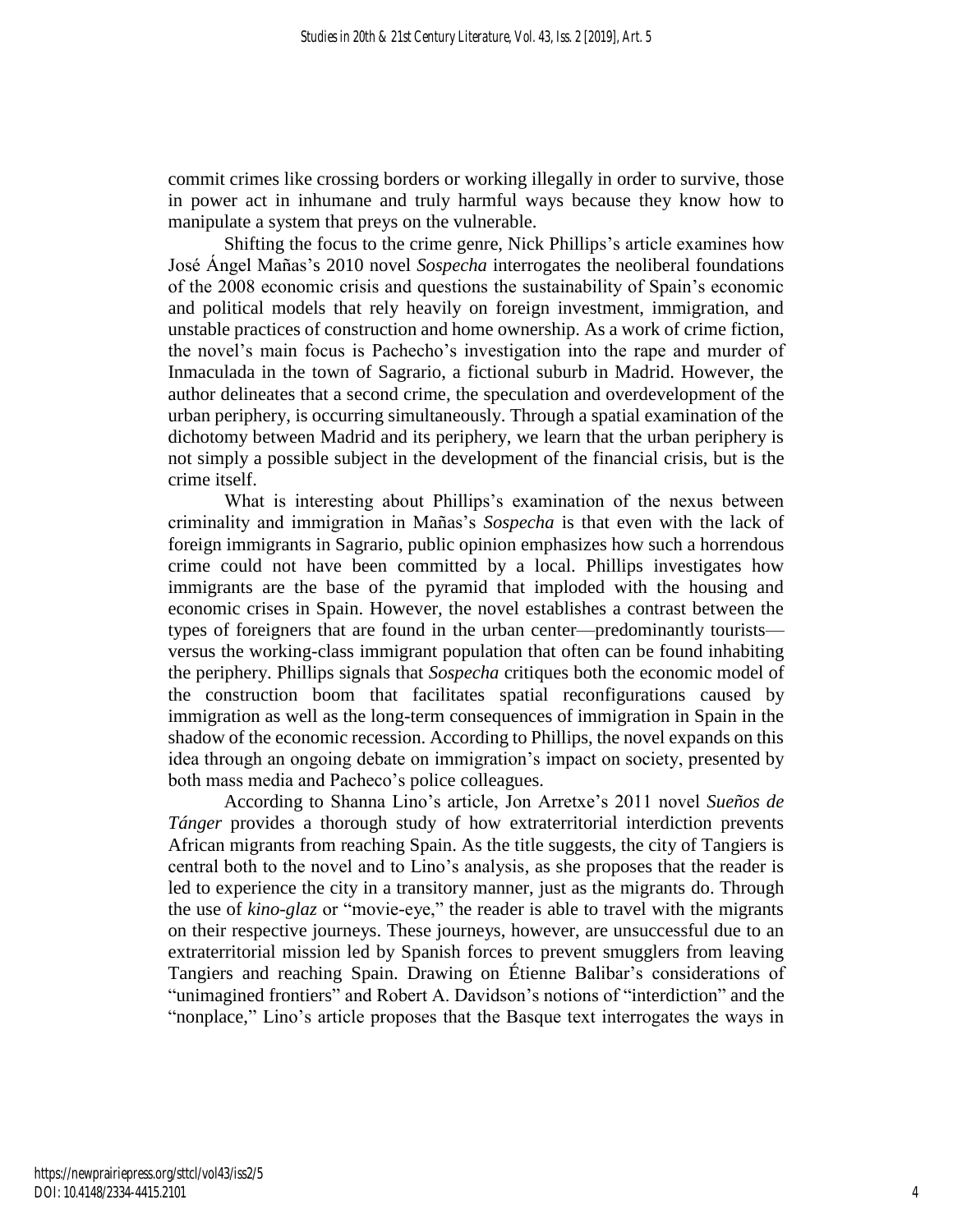which Spain's practice of participating in veiled migration prevention outside of its national territory implies a remapping of ethical complicity.

Lino emphasizes how this remapping takes place by drawing on two of the main characters in the novel who are both named Mohammed: one is a Tangiers police officer and the other a Moroccan-born Spaniard employed by the Spanish secret service to assassinate human traffickers in Tangiers. In an effort to complicate the relationship between criminality and immigration, Lino investigates the duplicity of these two characters as murderous state-sanctioned agents charged with reducing the number of immigrant crossings. When conducted by the state (be it Moroccan or Spanish), criminality goes unnoticed and, in fact, Lino's reading of the novel's end makes clear that the Spanish state uses violent interdiction to reduce its border insecurity.

Jeffrey Coleman's article explores the perversity of blackmail in Juan Mayorga's 2003 play *Animales nocturnos*, in which a Spanish citizen coerces an undocumented man to spend time with him. Given Mayorga's training as a philosopher, it is easy to see that this play is a representation of Hegel's masterslave dialectic as it elucidates the codependent dynamic between citizens and undocumented immigrants. Using a Hegelian analysis, Coleman demonstrates how Spanish immigration policy not only places undocumented immigrants in a position of entrapment, but also enables autochthonous citizens to commit crimes against these vulnerable immigrants. This play eliminates all cultural and racial markers, distinguishing the two men only by their height, Bajo (Short) and Alto (Tall), the taller of the two being the undocumented immigrant. Coleman argues that this decision by Mayorga enables the spectator to focus solely on their interpersonal dynamic and the nefarious social contract that links them. Alto's inability to escape the snare of Bajo's blackmail highlights the depths to which the Spanish state fails to protect marginalized people while simultaneously enabling depraved citizens.

Finally, Diana Aramburu's article closes the special issue with a discussion of the criminalization of the immigrant mother in Jordi Sierra i Fabra's 2013 short story, "Barrios altos" ("A High-End Neighborhood," 2011). Aramburu's article demonstrates how Sierra i Fabra problematizes the representation of the immigrant mother in contemporary Spanish crime literature by exploring how and why the Filipino maid, Felipa, is criminalized, leading her to poison and kill the high-class Barcelona family that she has been serving. Aramburu argues that Sierra i Fabra combines a narrative of criminalization with a revenge narrative to complicate our reading of Felipa, who, as Aramburu claims, is a hybrid character who cannot be read as a criminal unless she is understood as a victim. Approaching the text through an examination of vulnerability and an analysis of a mother narrative framework, Aramburu proposes that the immigrant mother's hybrid condition in Sierra i Fabra's short story signifies a transformation of the mother in crime fiction by presenting a character type that transgresses the border between victimhood and